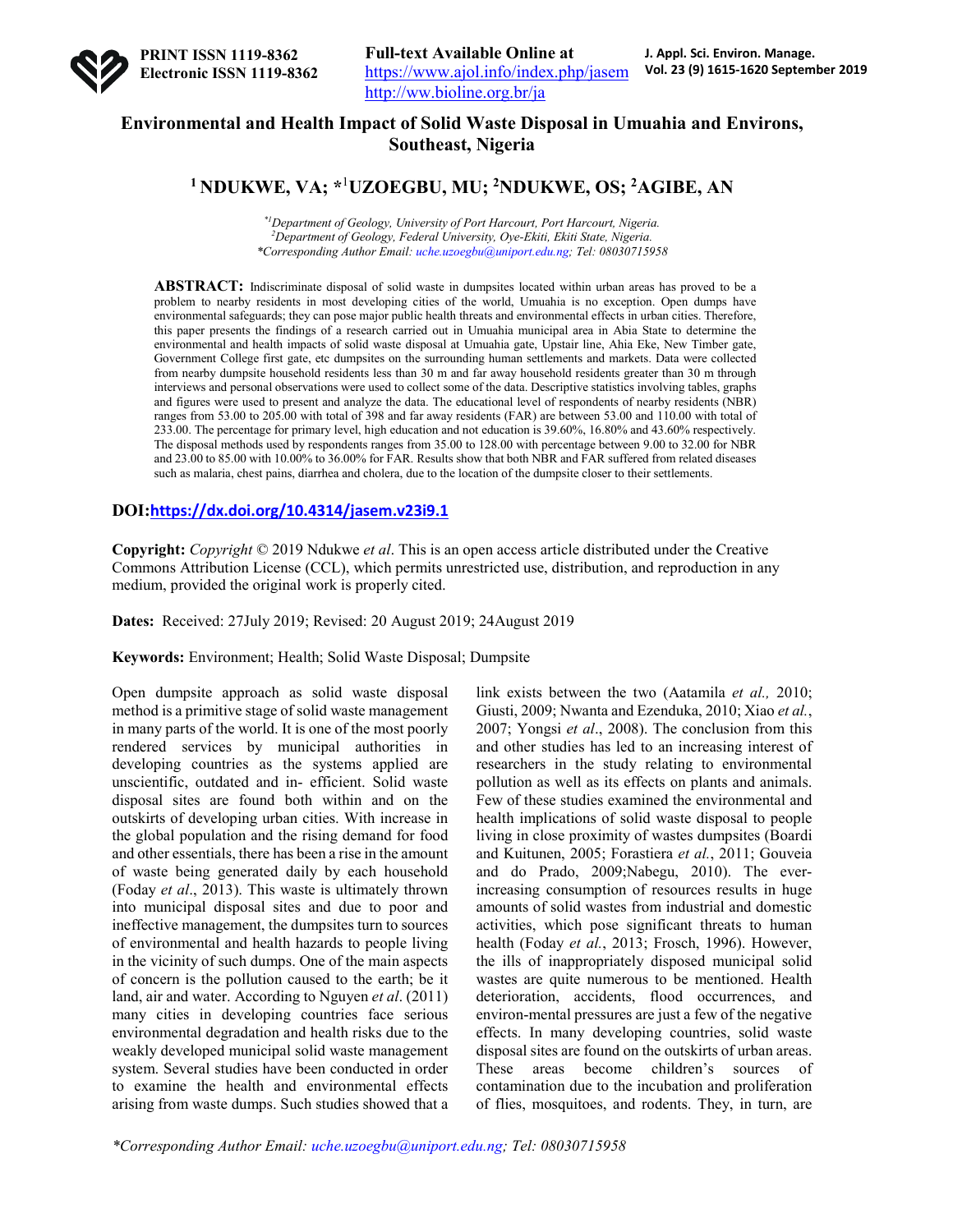disease transmitters that affect population's health,

which has its organic defenses in a formative and creative state. The said situation produces gastrointestinal, dermatological, respiratory, genetic, and several other kind of infectious diseases (Foday *et al*., 2013; Salam, 2010). Open dumpsites in developing urban cities involve in- discriminate disposal of waste. They are uncontrolled and therefore pose major health threats which affect the landscape of urban cities (Sood, 2004). The UNEPA (2006) stated that wastes that are not managed properly, especially solid waste from households and the community, are a serious health hazard and lead to the spread of infectious diseases. The report further stated that unattended wastes lying around attract flies, rats, and other creatures that, in turn, spread diseases. Normally, it is the wet waste that de- composes and releases a bad odor. The bad odor affects the people settled next to the dumpsite, which shows that the dumpsites have serious effects to people settled around or next to them. The group at risk from this un- scientific disposal of solid waste includes-the population in areas where there is no proper waste disposal method, especially the pre-school children, waste workers and workers in facilities producing toxic and infectious materials. Other high-risk group includes population living close to the waste dump (Aatamila *et al.,* 2010; Foday *et al*., 2013). In particular, organic domes- tic waste poses a serious threat, since they ferment creating conditions favorable to the survival and growth of microbial pathogens. Direct handling of solid waste can result in various types of infectious and chronic diseases with the waste workers and rag pickers being the most vulnerable (Foday *et al*., 2013; Nwanta and Ezenduka, 2010). Studies conducted by Yongsi *et al*. (2008) show that exposure to hazardous waste in dumpsites can affect human health, children being the most vulnerable to these pollutants. Direct exposure can lead to diseases through chemical exposure as the release of chemical waste into the environment leads to chemical poisoning. Rushton (2003) in his studies to establish a connection between health and hazardous waste showed that waste from agriculture and industries can also cause serious health risks. Other than this, co-disposal of industrial waste with municipal waste can expose people to chemical and radioactive hazards. Health care waste and other medical waste disposed in dumpsites, mixed with domestic waste, increasing the risk of infection with Hepatitis B and HIV, and other related diseases (World Bank, 2005). Open dumpsites are a major problem to the environment especially to the air that we inhale. Dumpsites emit obnoxious odors and smoke that cause illness to people living in, around, or closer to them (Marshal, 1996). According to Medina (2002), pollution, a major environmental effect of people, except in the case of dusts and direct contact with toxic materials. Pollutants deposited on land usually enter the human body through the medium of contaminated crops, animals, food products, or water. Also, the dumpsite has smelly and unsightly conditions. These conditions are worse in the summer because of extreme temperatures, which speed up the rate of bacterial action on biodegradable organic material. Disposal sites can also create health hazards for the neighborhood (Boardi and Kuitunen, 2005; Foday *et al*., 2013). Gouveia and Ruscitto (2009) highlighted that in a number of health surveys a wide range of health problems, including respiratory systems, irritation of the skin, eyes and nose, gastrointestinal problems, psychological disorders, and allergies, have been discovered. In addition, dumpsites closer to residential areas are always feeding places for dogs and cats. These pets, together with rodents, carry diseases with them to nearby homesteads. The objective of this paper is to determine the environmental and health impact of solid waste disposal at Umuahia gate, Upstair line, Ahia Eke, New Timber gate, Government College first gate, etc dumpsites on its surrounding human settlements.

## **MATERIALS AND METHODS**

The study location lies within the Umuahia urban area at latitudes  $5^{\circ}26'$  to  $5^{\circ}37'$  N and longitudes  $7^{\circ}24'$  to  $7°35'$  E (Fig. 1). The study is aimed at identifying the environmental and health impact of solid waste disposal on the human settlements around the dumpsites.



**Fig. 1**: Map showing location of the study area (Abia State)

We collected the data for this study from both primary and secondary sources to present the findings on the environmental and health impacts caused by solid waste disposal at dumpsites in Umuahia area of Abia State. Firstly, we involved a desk study of secondary data wherein documents and records relating to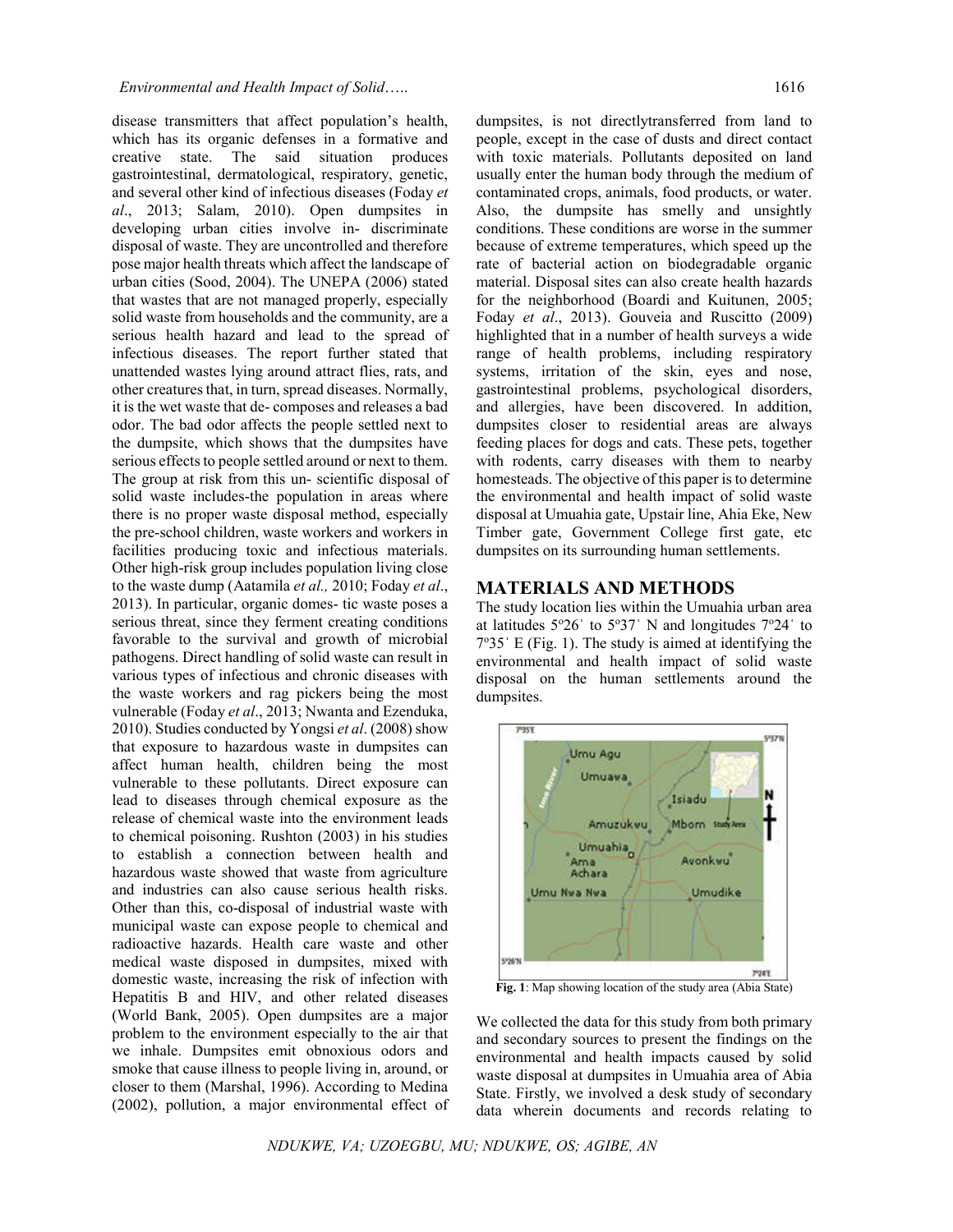### *Environmental and Health Impact of Solid*….. 1617

appropriate data sources including books, journals, newspapers, and activities both published and unpublished were studied to obtain background information on the environmental and health impacts of solid waste disposal at dumpsites in Umuahia area of Abia State; secondly, we visited the dumpsite where a few people involved in scavenging and selling of agricultural products were interviewed at random. Household residents in the surroundings of the dumpsites were also interviewed. Information obtained was used to update the data collected during the desk study. The obtained data on socioeconomic characteristics such as educational level and employment status and the obtained information on residents' views on the location of the dumpsites and their surroundings, disposal methods used by residents were used to determine the implications of the dumpsite to the health of the residents' community. Umuahia urban area was selected as a case study because it is the capital city of Abia State, a small state in Southeastern Nigeria. It is a major city on the Southeastern region with Aba a commercial city located on coordinates latitudes  $4^0$  40' and  $6^0$  14' N, and longitudes  $7^0$  10' and  $8^0$  00' E with a total area of 5,243.7 square kilometers in the eastern area of the country. The climate of Abia State is tropical (hot and humid); with the raining season lasting from May to December and the dry season from December to April, and rainfall along the can reach 495 cm a year with Umuahia having the highest amount of rainfall, greater than 3500 milliliters. It has a population of 2,833,999 (Statistics, National Population Commission, 2006). The city is the economic, financial and cultural centre of Abia State. All wastes disposed of in the dumpsite will end up there causing health risk and environmental disaster like massive flooding during the rains to the inhabitants (Foday *et al*., 2013; Gogra *et al.,* 2010). In Umuahia, the Umuahia gate, Upstair line, Ahia Eke, Government College Umuahia dumpsites are now in the centre of the city, surrounded by many human settlements; thus posing public health hazards to residents who settle next to it. At the same time, the dumpsite is already filled; having been pushed beyond it limits, and due to poor operational system, the dumpsite has almost degraded into potentially hazardous and toxic dumps (Figs 2, 3, 4, 5, 6). Land is now scarce in the city to relocate the dumpsite; land owners in the surrounding villages and towns of the city are not ready to give up their lands for the creation of a new dumpsite. Therefore, as a best option, the location of the dumpsite should be properly planned and managed to avoid risks to human health and the environment, at large (Chander and Marc, 2006; Foday *et al*., 2013). Corrective and management measures are likely to be expensive, complex and pose serious threats to the environment and its inhabitants.



**Fig. 2**: Showing dumpsite at Umuahia gate opposite PMT Motor Park



**Fig. 3**: Dumpsite at Umuahia gate along Amuzukwu Road



**Fig. 4**: Dumpsite atUpstair line along Agbama Road



Fig. 5: Dumpsite at Ahia Eke along Umuahia – IkotEkpene Road



Fig. 6: Dumpsite at Government College, Umuahia along Umuahia – Ikot Ekpene Road

*NDUKWE, VA; UZOEGBU, MU; NDUKWE, OS; AGIBE, AN*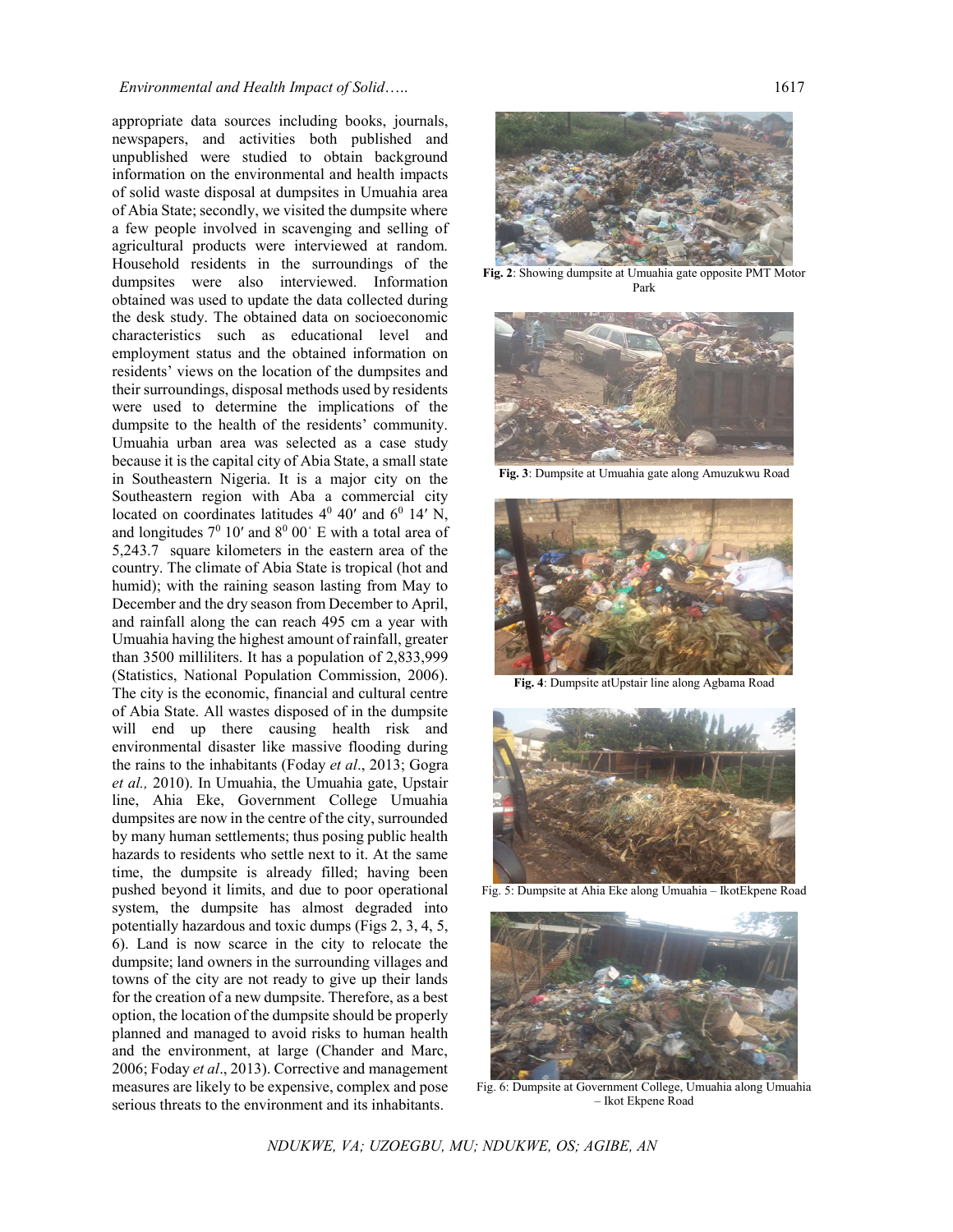#### **RESULTS AND DISCUSSION**

*The Relationship between Socioeconomic Characteristics of Respondents and Environmental and Health Impact of Solid Waste Disposal:* We studied two socioeconomic characteristics of respondents in this paper-employment status and educational level of respondents. This is probably because employment as a source of income may depend on the level of education. Figure 7shows data obtained on the employment status of respondents during field work. Majority of the respondents were not employed (48%), making life difficult for them. Therefore, they embark on small scale agricultural petty trading in the area by the fringes of the dumpsites as a source of income and livelihood.



**Fig. 7**: Employment status of respondents.

These activities expose these residents to solid waste particularly hazardous wastes which can lead to various diseases through chemical exposure (Foday *et al*., 2013). A majority of nearby residents (NBR) and far away residents (FAR) are not educated (Table 1).

Equally, a small percentage (16.8%) indicated that they attained higher education. The scenario here is that majority of the respondents became scavengers in order to make a living from the collection of wastes. They collect cans, metallic objects, plastics and other products in order to sell them and make their living. Direct handling of solid waste, especially Health care waste mixed with domestic waste can lead to increasing risk of infection on scavengers.

*Residents' Views on the Location of the Dumpsite and Their Surroundings:* Household residents, especially those who are closer to the dumpsite are not happy about the location of the dumpsite in their community. They complained that the dumpsite is too close to their houses causing them a lot of sicknesses. Furthermore, they argued that their surroundings are smelly and filthy (Fig. 8) and some of the wastes from the dumpsite overlap their houses causing pollution in the environment.



**Fig. 8:** Cleanliness of household residents' surrounding.

|    |           | <b>Table 1:</b> Educational levels of respondents. |
|----|-----------|----------------------------------------------------|
| ۵Ι | Frequency | Total                                              |

| <b>Educational Level</b> | <b>Frequency</b>        |        | Total                     | Percentage |  |  |  |  |
|--------------------------|-------------------------|--------|---------------------------|------------|--|--|--|--|
|                          | <b>Nearby Residents</b> |        | <b>Far away Residents</b> |            |  |  |  |  |
| Primary level            | 140.00                  | 110.00 | 250.00                    | 396.00     |  |  |  |  |
| Higher education         | 53.00                   | 53.00  | 106.00                    | 16.80      |  |  |  |  |
| Not education            | 205.00                  | 70.00  | 275.00                    | 43.60      |  |  |  |  |
| Total                    | 398.00                  | 233.00 | 631.00                    | 100.00     |  |  |  |  |
|                          |                         |        |                           |            |  |  |  |  |

| <b>Table 2:</b> Disposal methods used by respondents. |                         |               |                    |               |  |  |  |  |  |
|-------------------------------------------------------|-------------------------|---------------|--------------------|---------------|--|--|--|--|--|
| <b>Educational Level</b>                              | <b>Nearby residents</b> |               | Far away residents |               |  |  |  |  |  |
|                                                       | Frequency               | $\frac{0}{0}$ | <b>Frequency</b>   | $\frac{6}{9}$ |  |  |  |  |  |
| Street bins                                           | 35.00                   | 9.00          | 23.00              | 10.00         |  |  |  |  |  |
| Dumpsite                                              | 128.00                  | 32.00         | 85.00              | 36.00         |  |  |  |  |  |
| Bury & burn in pits                                   | 62.00                   | 16.00         | 30.00              | 13.00         |  |  |  |  |  |
| In bags from ASEPA                                    | 56.00                   | 14.00         | 25.00              | 11.00         |  |  |  |  |  |
| In drains & streets                                   | 117.00                  | 29.00         | 70.00              | 30.00         |  |  |  |  |  |
| Total                                                 | 398.00                  | 100.00        | 233.00             | 100.00        |  |  |  |  |  |

*Disposal Methods Used by Residents:* The disposal methods of solid waste used by residents in the study area were very unsatisfactory. The preference of educated people to adopt better methods of waste disposal could be higher than illiterates (Table 2).

It is obvious from the table that most of the people who throw refuse on open land and drains are uneducated. Those who keep waste in bins or burn it are most likely those with higher education. In general, majority of the respondents either throw their waste on land or drains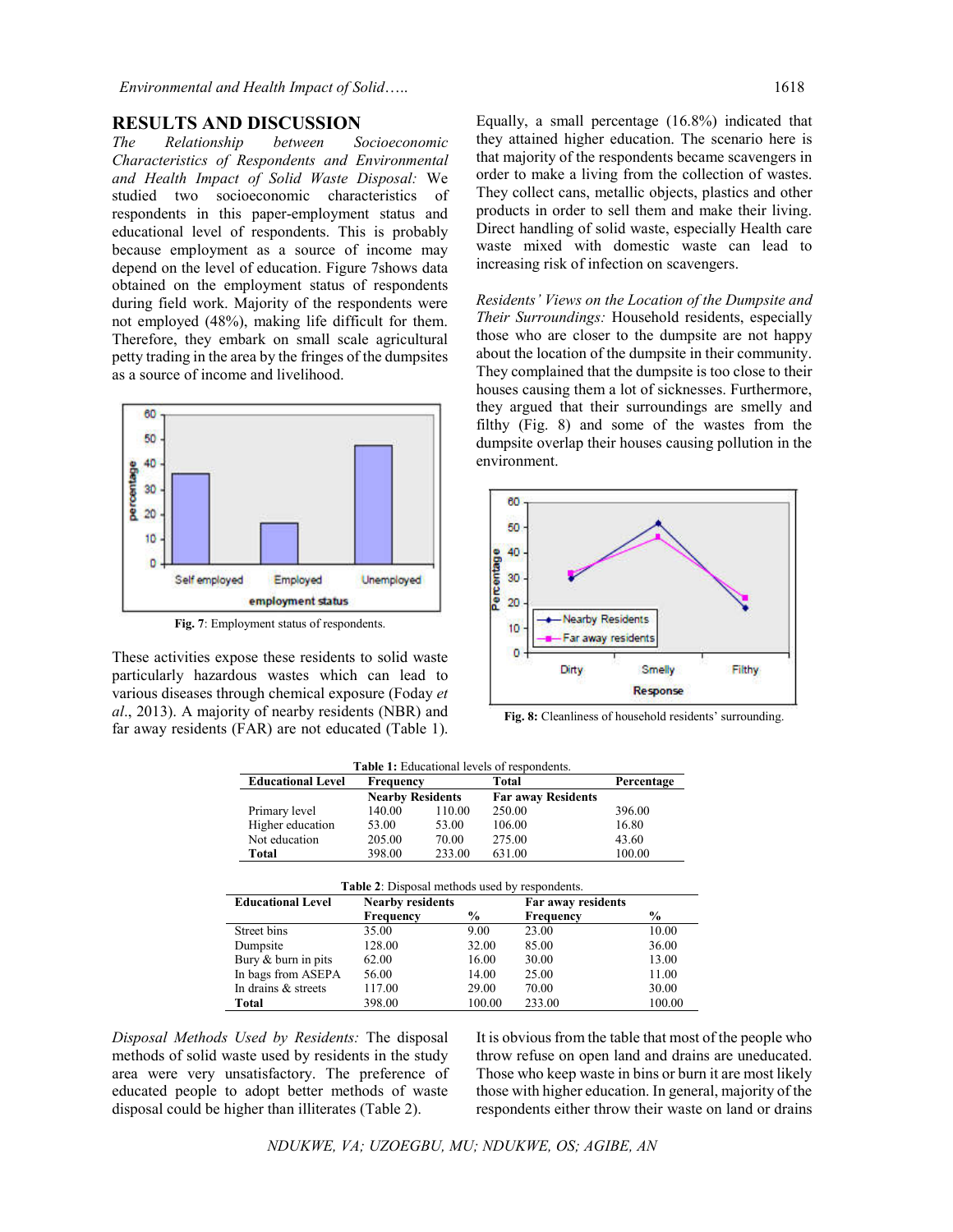or streets. Equally, only a small proportion (21%) of the respondents deposits their waste in bins and bags from Abia State Environmental Protection Agency (ASEPA) where they can be transferred to the designated points for ultimate disposal.

*Impact of Having a Dumpsite in a Nearby Community:*  The dumpsite in a nearby community has many impacts as indicated by the respondents during the study. Majority of both nearby and far away residents indicated that the dumpsite is the breeding place for disease vectors, cause diseases, and makes the place dirty. However, the location of the dumpsite has considerably made the residents to suffer from various diseases with malaria being the most prevalent (Fig. 9)



**Fig. 9:** Diseases due to the location of the dumpsite.



**Fig. 10**: Household residents' knowledge on pollution.

*Measures Employed to Protect Household Residents from the Effects of the Dumpsite:* All the respondents indicated that no measures are taken up to make sure that the community, at large, is protected from the dumpsite. Lack of protection from dumpsite related effects was worst because of low knowledge on pollution (Foday *et al*., 2013). Majority of both nearby residents and far away residents indicated that they knew nothing about pollution (Fig. 10). A small percentage of them indicated that pollution causes sickness. Therefore, the residents suggested that among many other options, the dumpsite should be relocated as an interim measure (Fig. 11). This is because the only source of information on pollution available to them is the media (Fig. 12) with its characteristic short comings such as affordability, frequent blackouts to name a few.





**Fig. 12:** Household residents' sources of information on solid waste management.

*Conclusion:* The study therefore, concludes that the dumpsite should be properly located and managed to minimize its effects on the environment. For improved health status of the populace living less than 30 m away from the dumpsites, it is a matter of must for the Umuahia Urban Development Council to resettle such persons. In the long term, efforts to provide low cost houses situated in a clean environment is a priority that the City Council must pursue vigorously to enable the poor to live in affordable yet clean environment. People need to be educated by health motivators about the effects of dump- sites on their health.

### **REFERENCES**

- Aatamila, M; Verkasalo, PK; Korhonen, MJ; Viluksela, MK; Pasanen, K; Tiittanen, P; Nevalainen, A (2010). "Odor Annoyance near Waste Treatment Centres: A Population-Based Study in Finland," *J. Air Waste Mgt. Assoc*., 60(4): 412-418.
- Boardi, KO; Kuitunen, M (2005). "Environmental and Health Impacts of Household Solid Waste Handling and Disposal Practices in the Third World Cities: The Case of Accra Metropolitan Area, Ghana".*J. Environ. Health*, 68(4): 34-36.